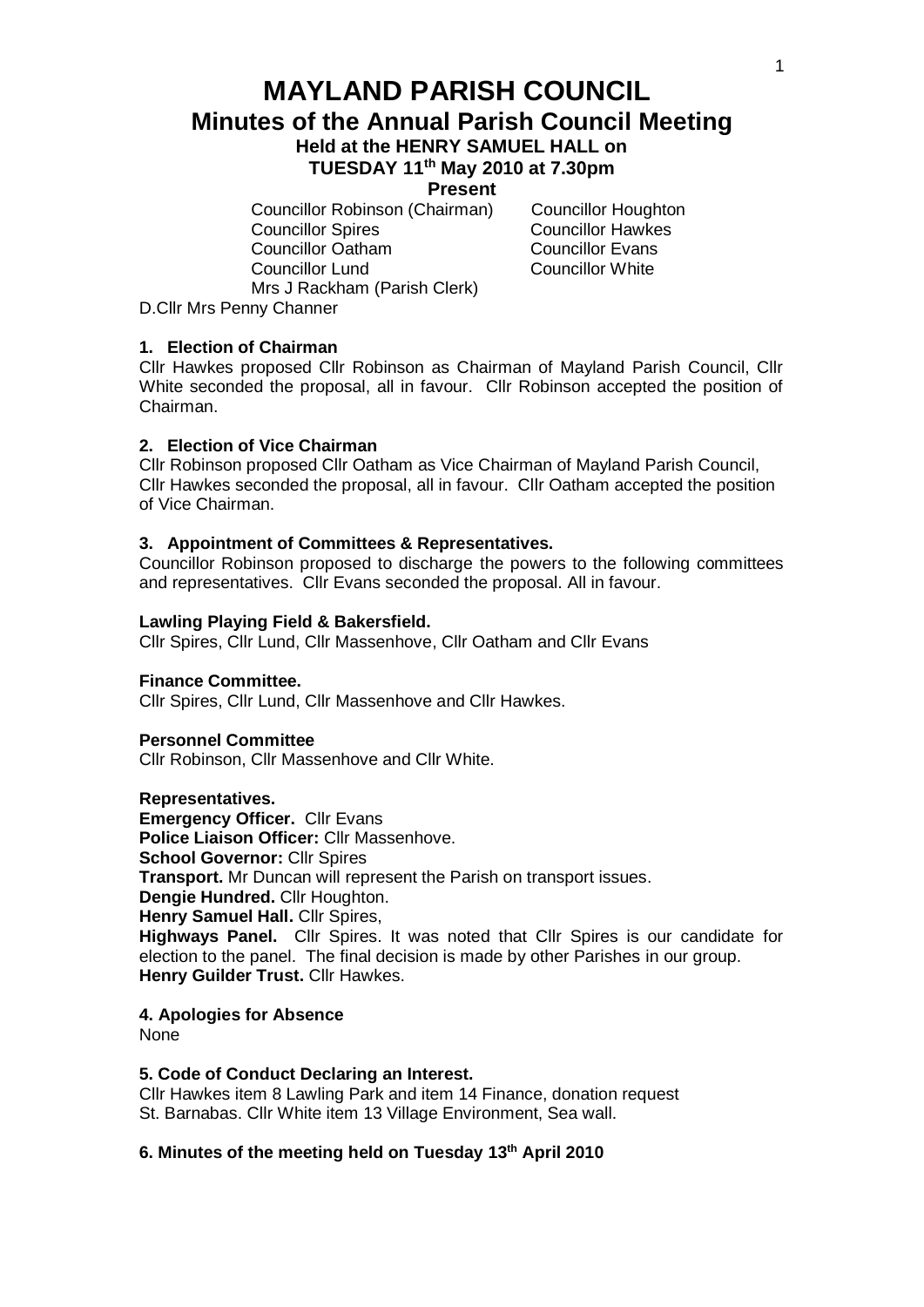Cllr Spires proposed accepting the minutes from the meeting held on  $13<sup>th</sup>$  April 2010, Cllr Hawkes seconded the proposal, all in favour. The minutes were signed and dated as a true record.

# **7. Public Discussion Session.**

The Chairman closed the meeting to allow the press and public to address the council at 7.48pm. D.Cllr Mrs Channer updated the council on Maldon District Council matters including budget, cuts from central government. MDC hold their Statutory General Meeting this week. The Chairman reconvened the meeting at 7.52pm

# **8. Lawling Park.**

Each Cllr has received a copy of the minutes from the April LPC meeting.

Youth Worker. The request to use the Lawling Park Hall free of charge was discussed. It was noted that until the extension phase 1 is completed the request is denied. However, once the work is finished it was agreed that a trial period of 4 weeks would be offered to the youth service at a cost of £6 per hour + a deposit of £200.00 The youth service would be responsible for cleaning and repairing any damage caused. **Clerk** to advise.

LPH Update. Cllr Spires reported on the cost of the grilles to cover the windows. It was agreed that a sample of the wire would be requested from our contractor. It would be useful to know the gauge of the wire too.

# **Cllr White left the meeting at 8.20**

The moving of the electrical supply cabinet was also discussed. Cllr Lund proposed accepting the quote for £1250. Cllr Spires seconded the proposal. A vote was taken, 6 yes 1 against, motion carried. A breakdown of the quote will be requested. It was noted that the work to finalise the moving of the cabinet would be carried out by EDF the only company allowed by E.on to carry out the work. Cllr Spires advised the cost of this work is £1006 + vat. All agreed that moving the cabinet was necessary.

#### **9.Planning.**

# **Consideration of applications for the council to make comment to the Planning Authority.**

**FUL/MAL/10/00253.** Variation of condition 5 imposed upon planning permission FUL/MAL/07/00877 relating to hours of operation. Joyce's Farm Southminster Road Mayland Essex

**Support** 

**ADV/MAL/10/00237.** Consent to display advertisement for one stack sign and two flagpole signs. Land Off Teal Avenue, Mayland. 5 no objections 2 objections too tall/over high.

# **Planning Decisions made by the Planning Authority.**

**HOUSE/MAL/10/00127.**Two storey side extension and replacement of boarded cladding with tile hanging. Nipsells Chase Mayland Essex CM3 6EJ Approved.

**ADV/MAL/10/00148.**Two amenity advertisement boards in V formation

Mayflower Nursery Mill Road Mayland Essex.

Approved

**ECC/MAL/10/00259.** Erection of purpose built modular unit to provide a 26 place nursery unit and after school club with associated parking, hard and soft landscaping. Mayland Primary School Katonia Avenue Mayland Essex No Objection

#### **10. Parish Assembly.**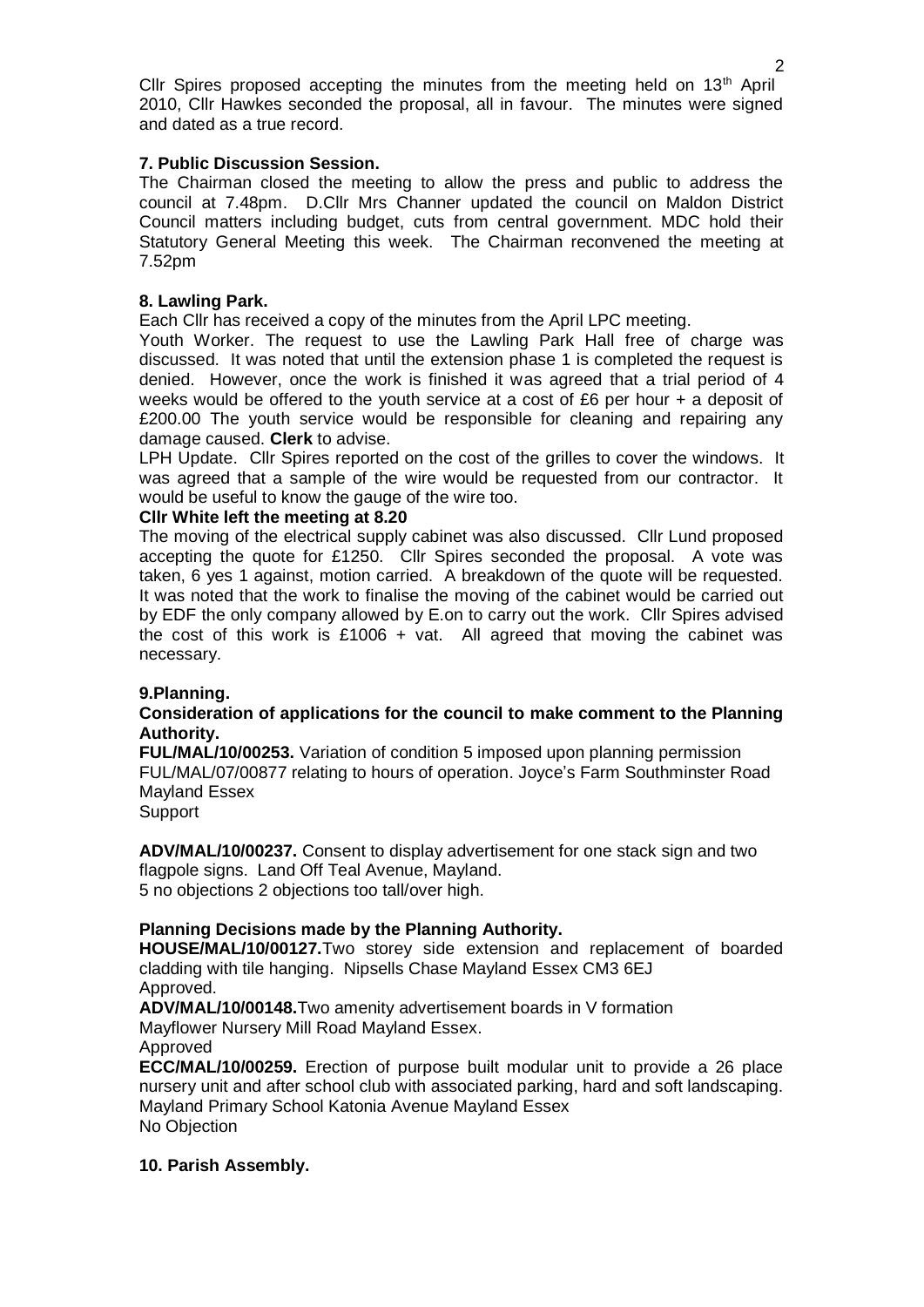The following issues were raised by residents. Speeding in The Drive/Imperial junction. Advise Highways again of this problem.

Neighbourhood speed watch. Speak to Highways to try and formulate a scheme. Improved lighting in car park **add to LPC agenda**.

Baby seat for swing in Bakersfield. Cannot mix baby seats with flat seats in the same swing bay. May be possible to arrange a single seat for babies. **Add to LPC agenda.**

CCTV for Bakersfield. **Add to LPC agenda.** Moving the picnic bench. **Add to LPC agenda.**

Litter bin at Katonia car park gates. MDC agreed to supply a bin as it is not on Parish property.

Grass cutting at churchyard. We do not control the churchyard or have any authority over who places items on graves. This is a church matter. It was noted that if the churchyard was closed (full up) we have the power as to maintenance Local Government Act 1972, s.215

#### **11. Highways.**

Cllrs reported the platform in The Drive has covered the yellow lines outside the surgery and cars are being parked on the platforms. **Clerk** to action.

Gateways to village on Steeple Road. No complaints have been made about the gateway. Checking our records it was the design chosen by this council.

The pot holes in The Drive have been reported to Highways.

Highway Panels. Cllr Spires has been nominated by this council to sit on this panel.

#### **12. Parks & Open Spaces.**

The nests for the lizards and slow worms have been erected in the undergrowth at the Mayland Nature Reserve. The creatures will be moved to this site in June. The meadow and pathways have been cut by our contractor.

#### **13. Village Environment**

Lighting, Nothing to report.

Vandalism. It was noted that a PCSO found the stolen chain and seat from the balance swing. The small portacabin was broken into. A temporary repair has been carried out. A press release was given by the Clerk with comments from Cllr Spires. Sea Wall. It was reported that the Environment Agency has erected danger signs where the footpath has gone. The SMP consultation is ongoing.

#### **14. Finance & Risk Assessment.**

All payments and receipts received and accepted by the finance committee are listed below.

#### **Payments.**

| 26 Apr 10 | Tfr | <b>Barclays Bank</b>           | Tfr from Tracker 1          | 20000.00 |
|-----------|-----|--------------------------------|-----------------------------|----------|
| 11 May 10 |     | M S J Garwood                  | Ground maintenance          | 1445.26  |
| 11 May 10 |     | M S J Garwood                  | Mayland Nature Reserve      | 58.75    |
| 11 May 10 |     | M S J Garwood                  | #Top Dressing Bakersfield.  | 1949.74  |
| 11 May 10 |     | Se-al                          | Temp repair portacabin      | 20.00    |
| 11 May 10 |     | <b>Mayland Tennis Club</b>     | Purchase of nets            | 75.00    |
| 11 May 10 |     | A & J Lighting Solutions       | TC lighting maintenance     | 36.27    |
| 11 May 10 |     | A & J Lighting Solutions       | Street Lighting maintenance | 41.20    |
| 11 May 10 |     | Mrs Coker                      | Refund LPH booking Fee      | 48.00    |
| 11 May 10 |     | Mrs Coker                      | <b>Refund LPH Deposit</b>   | 50.00    |
| 11 May 10 |     | <b>BTCV</b>                    | Annual membership           | 35.00    |
| 11 May 10 |     | Mrs J Rackham                  | Petty Cash                  | 100.00   |
| 11 May 10 |     | <b>Rigby Taylor Paints Ltd</b> | Gravitex paint.             | 204.99   |
| 25 May 10 |     | Mr D Hawkes                    | Salary May                  | 297.16   |
| 25 May 10 |     | Mrs C Serjeant                 | Salary May                  | 121.21   |